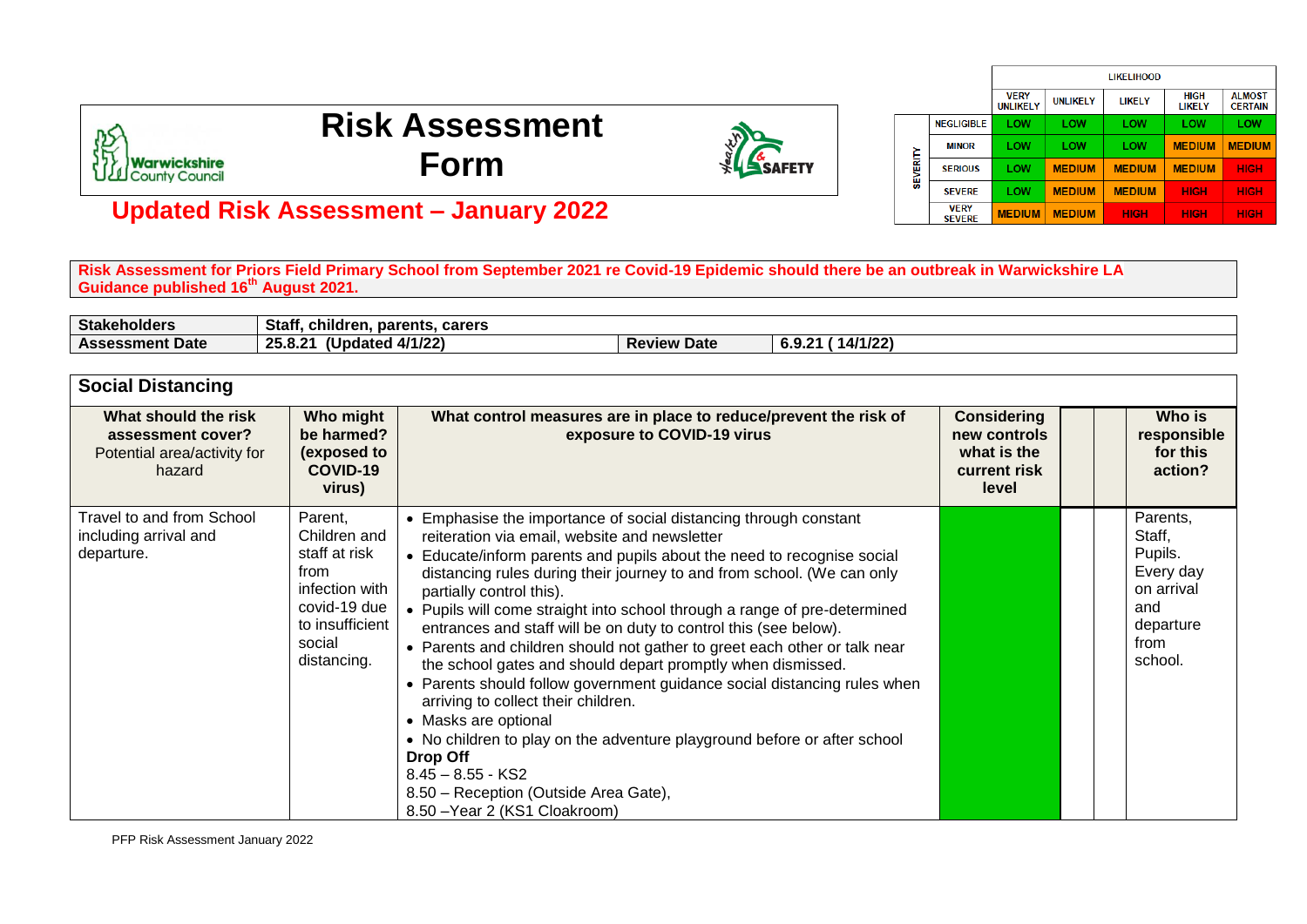|                             |                 | 8.55 - Year 1 (KS1 Cloakroom                                                      |  |                |
|-----------------------------|-----------------|-----------------------------------------------------------------------------------|--|----------------|
|                             |                 | <b>Pick Up</b>                                                                    |  |                |
|                             |                 | 3.20 - Reception (Outside Area Gate), Year 1 (Outside Area Gate) Year 2           |  |                |
|                             |                 |                                                                                   |  |                |
|                             |                 | (Classroom Door)                                                                  |  |                |
|                             |                 | 3.25 onwards - KS2 on the playground                                              |  |                |
|                             |                 | If children are distressed and will not respond to being verbally consoled        |  |                |
|                             |                 | and persuaded to enter school, then physical contact by school staff should       |  |                |
|                             |                 | be avoided.                                                                       |  |                |
|                             |                 | School communication will remind everyone to please maintain distance as          |  |                |
|                             |                 | recommended in government guidance.                                               |  |                |
|                             |                 | Parents are encouraged to leave siblings not attending school at home at          |  |                |
|                             |                 | drop off times; if this is not possible they should stay with their parent rather |  |                |
|                             |                 | than socialising. Only one parent ideally should bring and collect their child    |  |                |
|                             |                 | from school.                                                                      |  |                |
|                             |                 | Children may still use bikes, boards and scooters to travel to school.            |  |                |
|                             |                 | Parents should supervise the safe deposit and collection of these and             |  |                |
|                             |                 | children should only touch their own equipment.                                   |  |                |
|                             |                 | Parents or carers who require a space in the carpark for drop-off and             |  |                |
|                             |                 | collection must apply to school for a permit.                                     |  |                |
|                             |                 | All staff will ensure the timely welcome and release of pupils. All staff may     |  |                |
|                             |                 | wear masks/visors when collecting/dismissing the children.                        |  |                |
|                             |                 | Parents will observe social distancing rules when waiting for their child on      |  |                |
|                             |                 | the playground                                                                    |  |                |
|                             |                 | Families will leave the school grounds immediately using the designated           |  |                |
|                             |                 | one way systems.                                                                  |  |                |
|                             |                 | Parents to keep their children close to them                                      |  |                |
| <b>Cloakroom facilities</b> | Parent,         | Children are to bring bag, coat, water bottle and their lunch box (if required).  |  | Parents,       |
|                             | Children and    | These items should be taken home at the end of the day.                           |  | Staff, Pupils. |
|                             | staff at risk   | Children in Year 3/4 will have access to the coat peg area in the Y3/4            |  | Every day.     |
|                             | from            | cloakroom.                                                                        |  |                |
|                             | infection with  | Children in Year 5/6 will use the Y5/6 locker cloakroom.                          |  |                |
|                             | covid-19 due    | Children in Year 1/2 will have access to the coat peg area in the KS1             |  |                |
|                             | to insufficient | cloakroom.                                                                        |  |                |
|                             | social          | Children in Reception will use the Reception coat pegs outside their              |  |                |
|                             | distancing.     | classroom.                                                                        |  |                |
|                             |                 | Children will access the cloakrooms in bubbles at the start of term to            |  |                |
|                             |                 | minimise crossover of children in the cloakrooms.                                 |  |                |
|                             |                 | Regular cleaning of touch points between bubbles. This will be monitored by       |  |                |
|                             |                 | a member of staff.                                                                |  |                |
|                             |                 | Sports equipment and PE kits should remain at home. Children should wear          |  |                |
|                             |                 | new PE uniform into school on their PE day. Parents are asked to ensure           |  |                |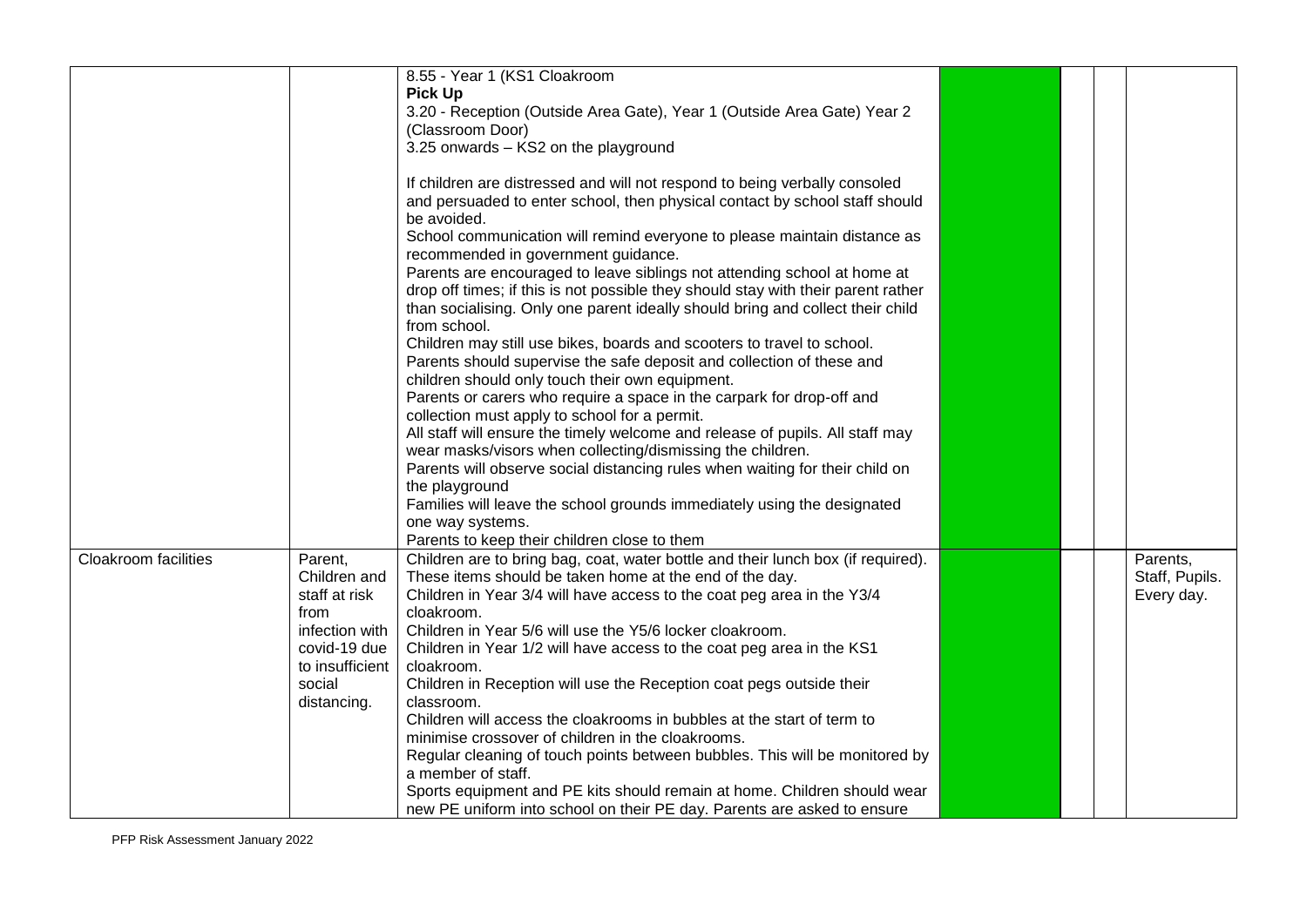|                      | that children are adequately dressed to allow for a well-ventilated classroom  |  |                |
|----------------------|--------------------------------------------------------------------------------|--|----------------|
|                      | ie. wearing additional layers / tracksuit bottoms or leggings for PE.          |  |                |
|                      | Children will leave unnecessary items at home, bringing only a book bag        |  |                |
|                      | containing their reading diaries and books.                                    |  |                |
|                      | All children will have stationery provided by the school.                      |  |                |
|                      | Children walking home from school will be encouraged to follow social          |  |                |
|                      | distancing guidance.                                                           |  |                |
|                      | Mobile phones may be brought into school but stored in a locked drawer in      |  |                |
|                      | the office.                                                                    |  |                |
| Assemblies           | Assemblies will be in the hall initially in phases - Y1 & 2, Y3 & 4, Y5 & 6.   |  | SLT- ongoing   |
|                      | The children will sit in hall at least 2m apart from each class bubble with    |  |                |
|                      | good ventilation. Assemblies will be no longer than 10 minutes.                |  |                |
|                      | Singing for the first few weeks will only take place within a class bubble and |  |                |
|                      | in a well-ventilated space (windows open).                                     |  |                |
| Moving around school | Children and staff moving around the school building should be in lines with   |  | Children & all |
|                      | children moving quickly and sensibly and avoid touching.                       |  | Staff-         |
|                      | All staff are double vaccinated and have received a booster                    |  | ongoing        |
|                      | All staff may wear masks/visors when in communal spaces and out of their       |  |                |
|                      | bubble.                                                                        |  |                |
|                      | Adults should take regular LFT tests to insure they are Covid negative.        |  |                |
|                      | Children will continue to eat in the hall in two sittings - KS1 & YR / KS2 -   |  |                |
|                      | Y3, 4 & 5 and children will be sensibly supervised to clear their plates.      |  |                |
|                      |                                                                                |  |                |
|                      | Children will sit in class bubbles at tables.                                  |  |                |
|                      | Children will be managed by a MDS/staff responsible for children 1:1.          |  |                |
|                      | Tables will be wiped down and cleaned thoroughly in between sittings by        |  |                |
|                      | MDS of each class.                                                             |  |                |
|                      | Lunchtime play will be rotated and children allowed to play together when      |  |                |
|                      | outside.                                                                       |  |                |
|                      | Hall will be well ventilated.                                                  |  |                |
|                      |                                                                                |  |                |
| Social distancing in | Children will continue to work in their classes but can mix/overlap for key    |  | Children & all |
| classrooms           | Stage assemblies /PPA activities                                               |  | Staff-         |
|                      | Staff should avoid working next to children unless absolutely necessary and    |  | ongoing        |
|                      | follow social distancing advice where possible.                                |  |                |
|                      | Staff may choose to wear a mask/visor when teaching.                           |  |                |
|                      | Should playtimes be wet, children should remain in their classrooms.           |  |                |
|                      | Teacher/TA will cover for each other to allow time for a comfort break and     |  |                |
|                      | visit to the staffroom to prepare refreshments. Lunchtime supervisors will     |  |                |
|                      | manage the class inside during wet lunchtimes. Videos may be available.        |  |                |
|                      | Internal classroom doors and windows will be kept open to allow air flow.      |  |                |
|                      | All adults should try to maintain a sensible distance from each other should   |  |                |
|                      | there be a case of Covid infection in their class.                             |  |                |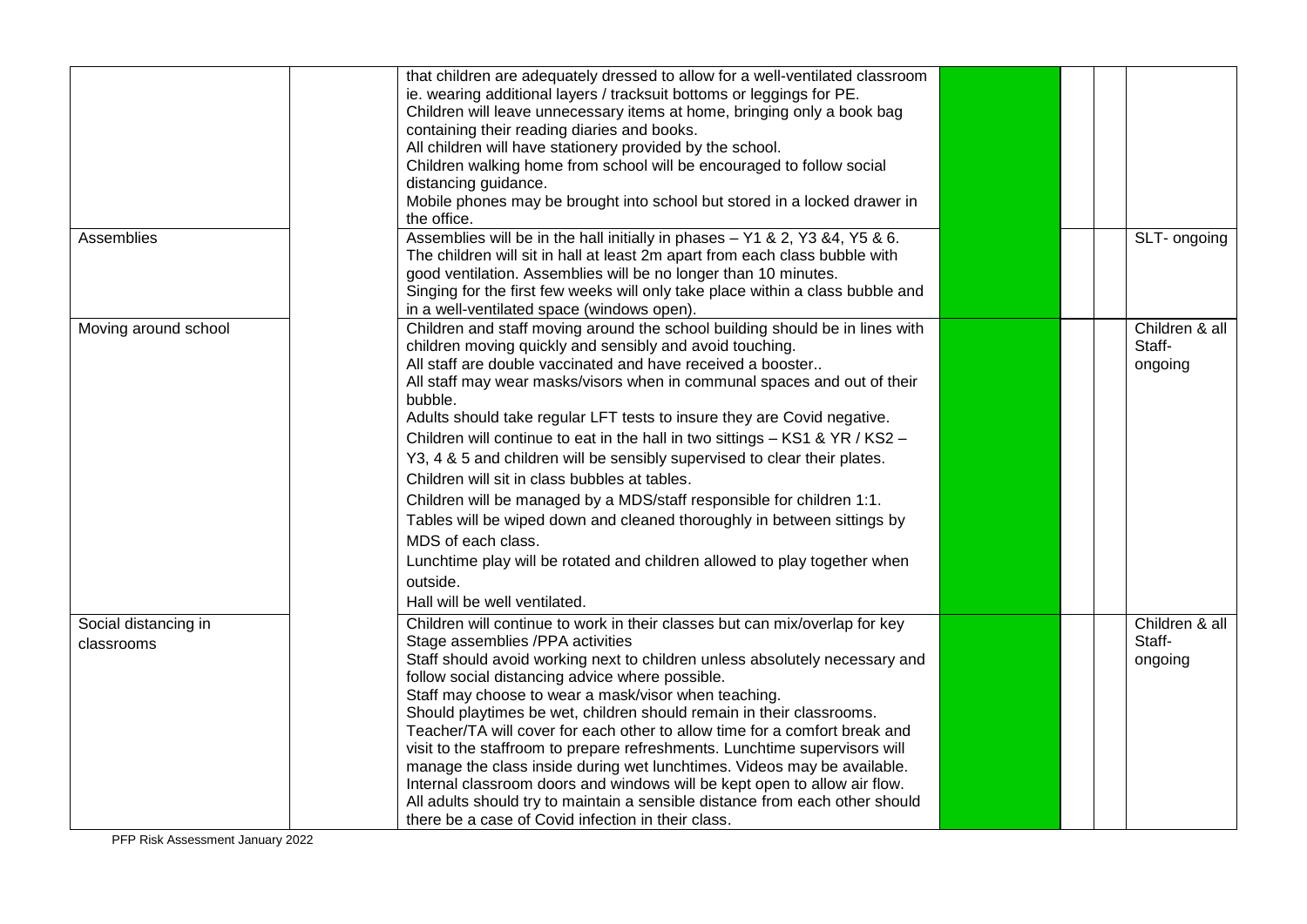| Lining up                                        | Children line up to move around school in their bubbles.<br>If the need to line up as a whole school arises for fire drills etc., bubbles to<br>be spaced apart by 2m from each bubble.                                                                                                                                                                                                                                                  |  | Children & all<br>Staff-<br>ongoing              |
|--------------------------------------------------|------------------------------------------------------------------------------------------------------------------------------------------------------------------------------------------------------------------------------------------------------------------------------------------------------------------------------------------------------------------------------------------------------------------------------------------|--|--------------------------------------------------|
| Keeping pupils separate at<br>lunchtime          | Children will wash hands before they eat.<br>Children will eat in the hall in two sittings - KS1 & YR / KS2<br>Children will sit in class bubbles at tables spaced at least 2m apart.<br>Tables will be wiped down and cleaned thoroughly in between sittings.<br>Hall will be well ventilated                                                                                                                                           |  | Children & all<br>Staff-<br>ongoing              |
| Social distancing at break<br>times              | When outside children will be allowed to play together and breaktimes will<br>be together. The spread of Covid is significantly reduced outside.<br>Children will use the sports court and adventure playground in rotas.                                                                                                                                                                                                                |  | Children & all<br>Staff-<br>ongoing              |
| Social distancing - toilets                      | Staff limit the number of pupils (e.g. one in, one out)<br>Bubbles will have different toilet facilities:<br>Boys KS1/YR - KS1 boys toilets<br>Girls KS1/YR - KS1 Girls toilets<br>$Y3/4 - Y3/4$ toilets<br>$Y5/6 - Y5/6$ toilets<br>Daily additional cleaning taking place                                                                                                                                                              |  | Children & all<br>Staff-<br>ongoing              |
| Staff safety - social<br>distancing              | Alternative spaces provided for lunch/break (music room/library)<br>Staff meetings and CPD held face to face with good ventilation<br>Staff may wear face masks and/or face shields when walking around the<br>school building.<br>Windows in staff room to be kept open to improve ventilation.<br>Adults to protect themselves from risk of catching virus.<br>Adults should take regular LFT tests to insure they are Covid negative. |  | Staff-ongoing                                    |
| Social distancing - trips and<br>events off site | Risk assessments undertaken and all safety procedures followed according<br>to places visited.                                                                                                                                                                                                                                                                                                                                           |  | Children & all<br>Staff-<br>ongoing              |
| Social distancing if parents<br>are in school    | No parents are to enter the school building without prior planning.<br>Parents to communicate with school via admin2605@welearn365.com<br>email address<br>Parents consultations to be held via Teams or in well ventilated space.                                                                                                                                                                                                       |  | Staff,<br>parents,<br>carers                     |
| Visitors to school                               | Any visitors/volunteers to school will be sent the Risk Assessment in<br>advance, where possible.<br>Risk Assessment will be shared and explained with visitors on arrival -<br>sections appropriate to their visit will be explained in detail.                                                                                                                                                                                         |  | Visitors,<br>Children & all<br>Staff-<br>ongoing |
| <b>First Aid</b>                                 | First Aiders may choose to wear a mask, and any other PPE equipment<br>they feel necessary.<br>Designated area in KS1 corridor is used as the first aid base.<br>Regular cleaning of First Aid area                                                                                                                                                                                                                                      |  | Children & all<br>Staff-<br>ongoing              |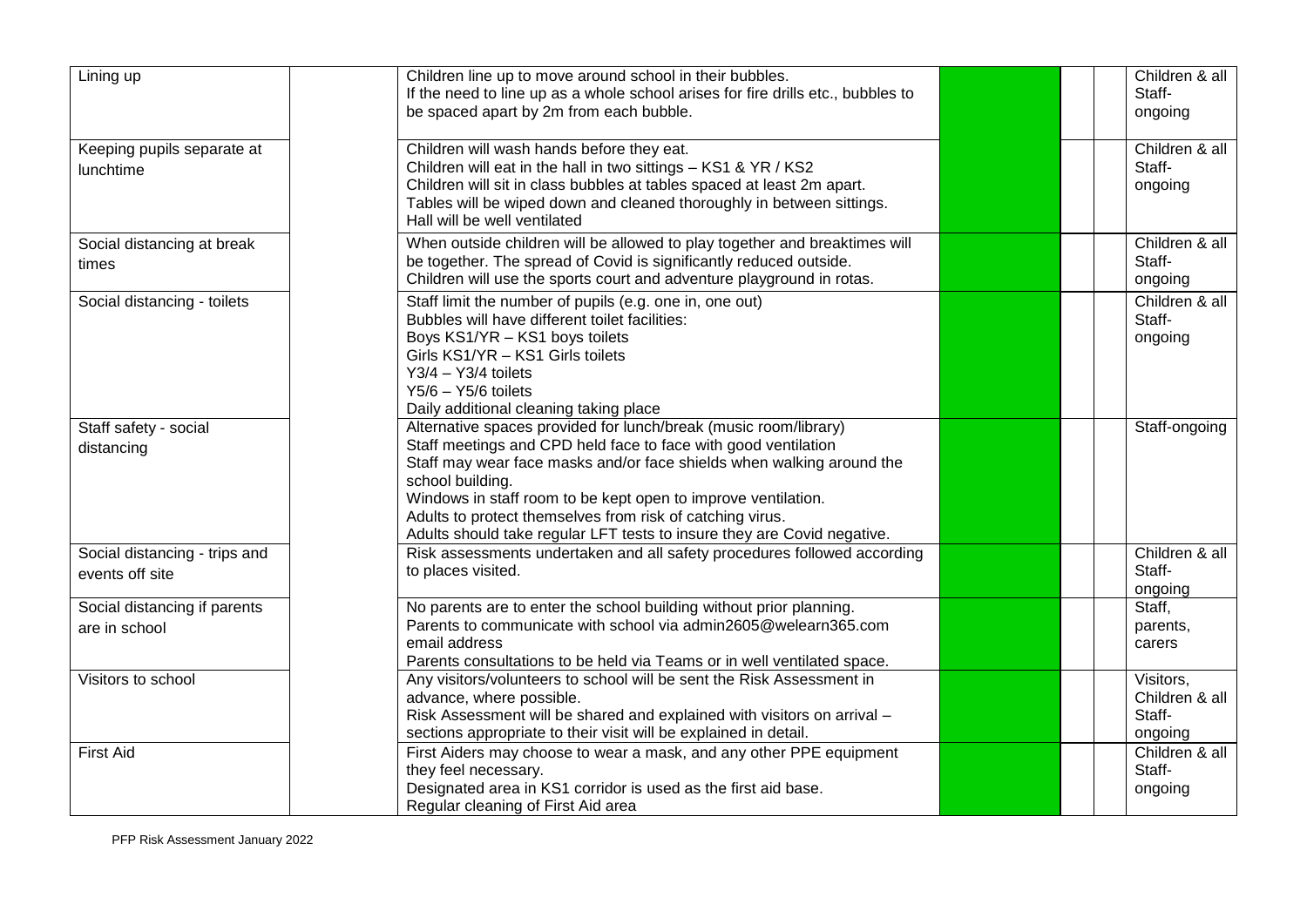| Fire procedures                                          |                                                                                                                                | In response to a fire bell, bubbles will evacuate their classroom through the<br>classroom door, or nearest fire exit, and line up on the playground as<br>normal.<br>Bubble lines will be spaced out on the playground with 2m in between each<br>line.                                                                                                                                                                                                                                                                                                                                                                                                                                                                                                                                                                       |  | Children & all<br>Staff-<br>ongoing |
|----------------------------------------------------------|--------------------------------------------------------------------------------------------------------------------------------|--------------------------------------------------------------------------------------------------------------------------------------------------------------------------------------------------------------------------------------------------------------------------------------------------------------------------------------------------------------------------------------------------------------------------------------------------------------------------------------------------------------------------------------------------------------------------------------------------------------------------------------------------------------------------------------------------------------------------------------------------------------------------------------------------------------------------------|--|-------------------------------------|
| Lettings                                                 | Parent,<br>Children and<br>staff at risk<br>from<br>infection with<br>covid-19 due<br>to insufficient<br>social<br>distancing. | All external providers will confirm they have an approved Risk Assessment<br>and that they are adhering to the current and relevant government<br>guidance.<br>Warwickshire Music Service are providing music sessions in year group<br>bubbles, teaching staff ensure pupils are sent to lessons at allocated times.                                                                                                                                                                                                                                                                                                                                                                                                                                                                                                          |  | Admin, SBM,<br><b>SLT</b>           |
| <b>School Office Arrangements</b>                        | staff at risk<br>from<br>infection with<br>covid-19 due<br>to insufficient<br>social<br>distancing.                            | The office window will remain closed at all times.<br>Admin will deliver late pupils from the school entrance lobby (if the child is<br>unable to go to the classroom on their own).<br>Those visiting should have their own passes e.g. social workers, Music etc.<br>Contractors/workmen will visit outside of school hours wherever possible.<br>Minimal forgotten items to be dropped into school (paper cups will be<br>available for forgotten drinks). In exceptional circumstances items will be left<br>in the foyer and collected by a member of staff from the class bubble if<br>possible.<br>If office desk used by other staff it must be cleaned.<br>All correspondence will be via email or phone as much as possible.<br>Parents should not visit the school office but use email/phone wherever<br>possible. |  | Admin, SBM,<br><b>SLT</b>           |
| FINANCE: Maintaining and<br>setting the school's budget. | Staff at risk<br>from<br>infection with<br>covid-19 due<br>to insufficient<br>social<br>distancing.                            | 2021/22 Budget was agreed by FGB Autumn 2021.<br>The administrative team will continue to manage and monitor income and<br>expenditure within budget, with oversight by HT<br>Subject leads will manage and monitor spending within budget for their<br>respective areas in liaison with HT.<br>COVID-19 additional costs will be carefully tracked. Grants and funding will<br>be considered for expenses that are unable to be claimed for.<br>Impacts of COVID-19 have been modelled and reflected in the budget<br>where possible and will be reviewed termly.<br>Remote meetings will continue with WCC Finance Officer to produce<br>updated termly finance report                                                                                                                                                       |  | Admin, SBM,<br><b>SLT</b>           |
| <b>GOVERNORS: Support from</b><br>governors              | Staff and<br>govs at risk<br>from<br>infection with                                                                            | Governors can support the school by continuing to hold regular remote<br>meetings.<br>The Chair of Governors will maintain regular contact with the Head teacher<br>and ensure communication is shared with governors.                                                                                                                                                                                                                                                                                                                                                                                                                                                                                                                                                                                                         |  | Governors,<br><b>SLT</b>            |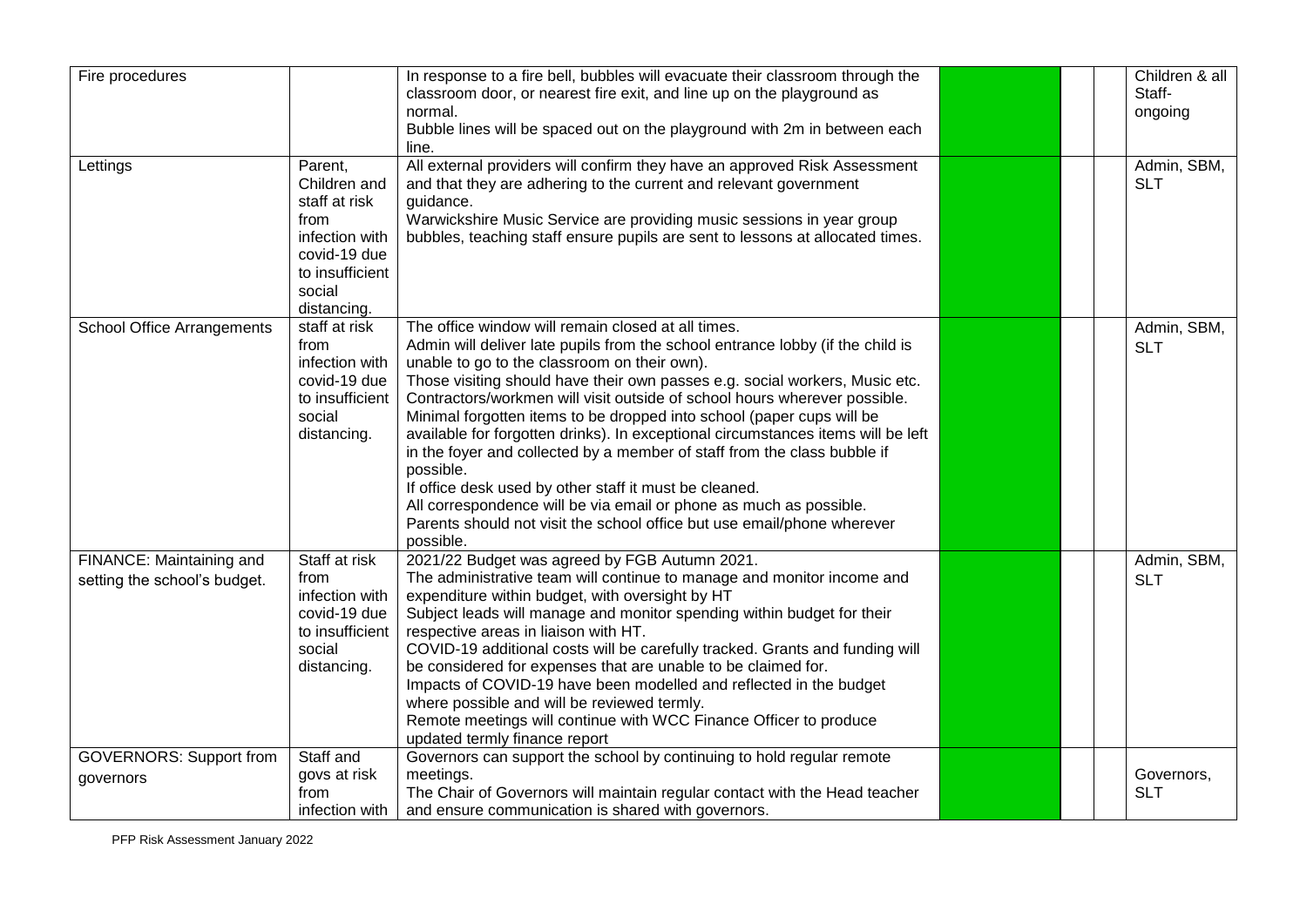|                                                                                                                                                                                                                                      | covid-19 due<br>to insufficient<br>social<br>distancing.                 | Link Governors and those responsible for specific areas e.g. Health and<br>Safety can be in contact with and support their link teacher.<br>Governor Services will continue to communicate with governors and clerks<br>in all aspects of governance. Governor newsletters containing local and<br>national governance information are circulated on a monthly basis enabling<br>governors to keep informed of changes to and best practice in governance.<br>Priors Field Covid-19 Risk Assessment Updated 4/1/22<br>Governors will ensure a supportive relationship with the school. |  |                                                                  |
|--------------------------------------------------------------------------------------------------------------------------------------------------------------------------------------------------------------------------------------|--------------------------------------------------------------------------|----------------------------------------------------------------------------------------------------------------------------------------------------------------------------------------------------------------------------------------------------------------------------------------------------------------------------------------------------------------------------------------------------------------------------------------------------------------------------------------------------------------------------------------------------------------------------------------|--|------------------------------------------------------------------|
| <b>Emotional and Behavioural Considerations</b>                                                                                                                                                                                      |                                                                          |                                                                                                                                                                                                                                                                                                                                                                                                                                                                                                                                                                                        |  |                                                                  |
| Some pupils may have<br>experienced a bereavement<br>in their family during the<br>school's closure (possibly in<br>relation to COVID-19).                                                                                           | Children at<br>risk of<br>emotional<br>stress<br>related to the<br>Covid | Encourage parents to share any significant information about their child with<br>the school (via admin e-mail/telephone if possible).<br>Provide in-school support and a named person (someone the pupil is close<br>to) to support the pupil if and when they need it.<br>If required, access specialist support for the pupil, and if need be their family                                                                                                                                                                                                                           |  | Parents,<br>Staff, SLT,<br>Inclusion<br>Leader/SEN<br><b>DCO</b> |
| Some pupils may be more<br>vulnerable to exclusion.                                                                                                                                                                                  | pandemic                                                                 | Identify the particular pupils who could be vulnerable to exclusion and<br>individually risk assess<br>Facilitate a phased return to meet their needs.<br>Review our Behaviour policy to reflect the additional support we might be<br>providing and changes to sanctions that might be required.                                                                                                                                                                                                                                                                                      |  |                                                                  |
| Children may be at risk of<br>falling behind their peers and<br>therefore feel under pressure<br>by the workload.                                                                                                                    |                                                                          | Identified children falling into the 'at risk' 20% are assessed using<br>recognised national assessment programmes and interventions are put into<br>place swiftly.                                                                                                                                                                                                                                                                                                                                                                                                                    |  | Parents &<br><b>Teachers</b>                                     |
| Some pupils will not have<br>had any social contact with<br>anyone out of their<br>immediate family (some may<br>not even have had the use of<br>social media) and hence<br>seeing their friends may be<br>emotionally overwhelming. |                                                                          | Teachers will indicate a calm area in or near the classroom as a quiet space<br>for those children needing time out.<br>Worry boxes are used in all classrooms in order for children to share their<br>concerns with their teachers.<br>Additional 1:1 nurture sessions are made available to support vulnerable<br>children.                                                                                                                                                                                                                                                          |  | Teachers &<br><b>SLT</b>                                         |
| Some parents may be<br>reluctant to send<br>children back to school<br>because of the risk of<br>infection and bringing the<br>virus back into the family<br>home.                                                                   |                                                                          | Reassure parents of the social distancing strategies that are being followed<br>in school and the social, emotional and academic benefits associated with<br>their child being back in school<br>Share this risk assessment on the school's website.<br>Continue to provide regular updates and information for parents and<br>communicate government guidance re school attendance.<br>Warwickshire Attendance Service will continue to be accessed to support<br>individual families.                                                                                                |  | $\overline{SLT}$                                                 |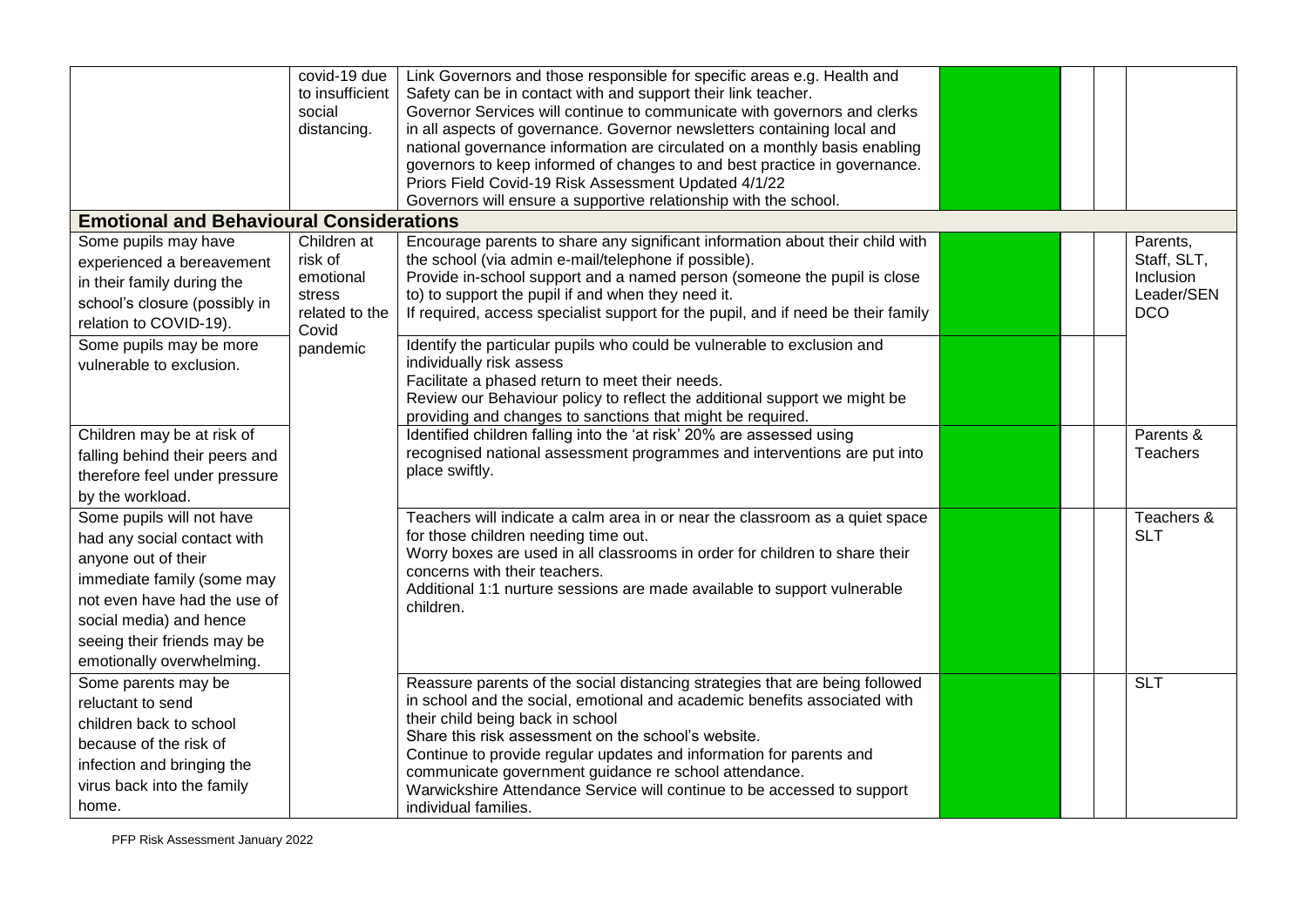|                                |                                | SLT will continue to follow up absences with phone calls.                                                                                                   |  |                |
|--------------------------------|--------------------------------|-------------------------------------------------------------------------------------------------------------------------------------------------------------|--|----------------|
| <b>Hygiene / Cleanliness</b>   |                                |                                                                                                                                                             |  |                |
| When pupils sneeze or          | Children and                   | Remind pupils about the need to cough/sneeze into a tissue or their elbow -                                                                                 |  | Children,      |
| cough they will spread         | staff at risk                  | dispose of tissue in a bin and wash hands for 20 seconds Remind pupils not                                                                                  |  | staff          |
| germs/bacteria, especially     | from                           | to touch their faces                                                                                                                                        |  |                |
| younger pupils/children        | infection with<br>covid-19 due |                                                                                                                                                             |  |                |
| Keeping the school clean to    | to spread of                   | Cleaners and staff will act upon guidance normally linked to 'deep cleans' as                                                                               |  | Cleaners       |
| a higher level of cleanliness. | virus across                   | part of their daily procedures (ie a focus on door handles, toilets, changing                                                                               |  | All staff      |
|                                | surfaces.                      | room, toys in the EY, etc)                                                                                                                                  |  | Children       |
|                                |                                | Pupils to clean IT equipment (especially keyboards, mice) with anti-bacterial<br>wipes after use.                                                           |  |                |
|                                |                                | Pupils to take home lunchboxes, drinks, coats and book bags at the end of                                                                                   |  |                |
|                                |                                | each day.                                                                                                                                                   |  |                |
|                                |                                | Follow DfE cleaning in non-healthcare setting advice:                                                                                                       |  |                |
|                                |                                | https://www.gov.uk/government/publications/covid-19-decontamination-in-                                                                                     |  |                |
|                                |                                | non-healthcaresettings/covid-19-decontamination-in-non-healthcare-settings                                                                                  |  |                |
|                                |                                | In the case of an outbreak, extra cleaning will take place                                                                                                  |  |                |
| What if there is a shortage of |                                | Individual cleaners may be able to extend their hours or work more flexibly if<br>other cleaners are absent (e.g. working before and after school operating |  | <b>SLT</b>     |
| cleaners due to self-isolation |                                | hours)                                                                                                                                                      |  |                |
| or illness?                    |                                |                                                                                                                                                             |  |                |
| How can schools limit the      |                                | All correspondence out of school will be uploaded to the website and                                                                                        |  | Parents, staff |
| 'surfaces' that are shared     |                                | correspondence into school will come via a phone call or e-mail.<br>Ask parents to avoid visiting the office window.                                        |  |                |
| between home and school?       |                                | Avoid all use of cash, which can act as a vector of transmission                                                                                            |  |                |
| Before & After school club     |                                | Rainbow club will use the school's risk assessment and communications for                                                                                   |  | Club leaders   |
|                                |                                | the school and parents.                                                                                                                                     |  |                |
|                                |                                | Key Points: Rainbow Club will operate in separate key stage one and two                                                                                     |  |                |
|                                |                                | bubbles wherever possible.                                                                                                                                  |  |                |
|                                |                                | Rainbow Club will operate in the designated space and be responsible for<br>cleaning and hoovering at the end of each session.                              |  |                |
| <b>Possible COVID-19 Cases</b> |                                | If anyone becomes unwell with a new, continuous cough or a high                                                                                             |  | SLT, Staff,    |
|                                |                                | temperature in an education or childcare setting, they must be sent home                                                                                    |  | Children       |
|                                |                                | and advised to follow the COVID-19: guidance for households with possible                                                                                   |  |                |
|                                |                                | coronavirus infection guidance.                                                                                                                             |  |                |
|                                |                                | The rainbow room will be used to isolate unwell members of the community.                                                                                   |  |                |
|                                |                                | If a child is awaiting collection, they will be moved, if possible, to a room                                                                               |  |                |
|                                |                                | where they can be isolated behind a closed door, depending on the age of<br>the child and with appropriate adult supervision, if required. Ideally, a       |  |                |
|                                |                                | window should be opened for ventilation. If it is not possible to isolate them,                                                                             |  |                |
|                                |                                | we will move them to an area where they can socially distance from other                                                                                    |  |                |
|                                |                                | people according to government guidelines.                                                                                                                  |  |                |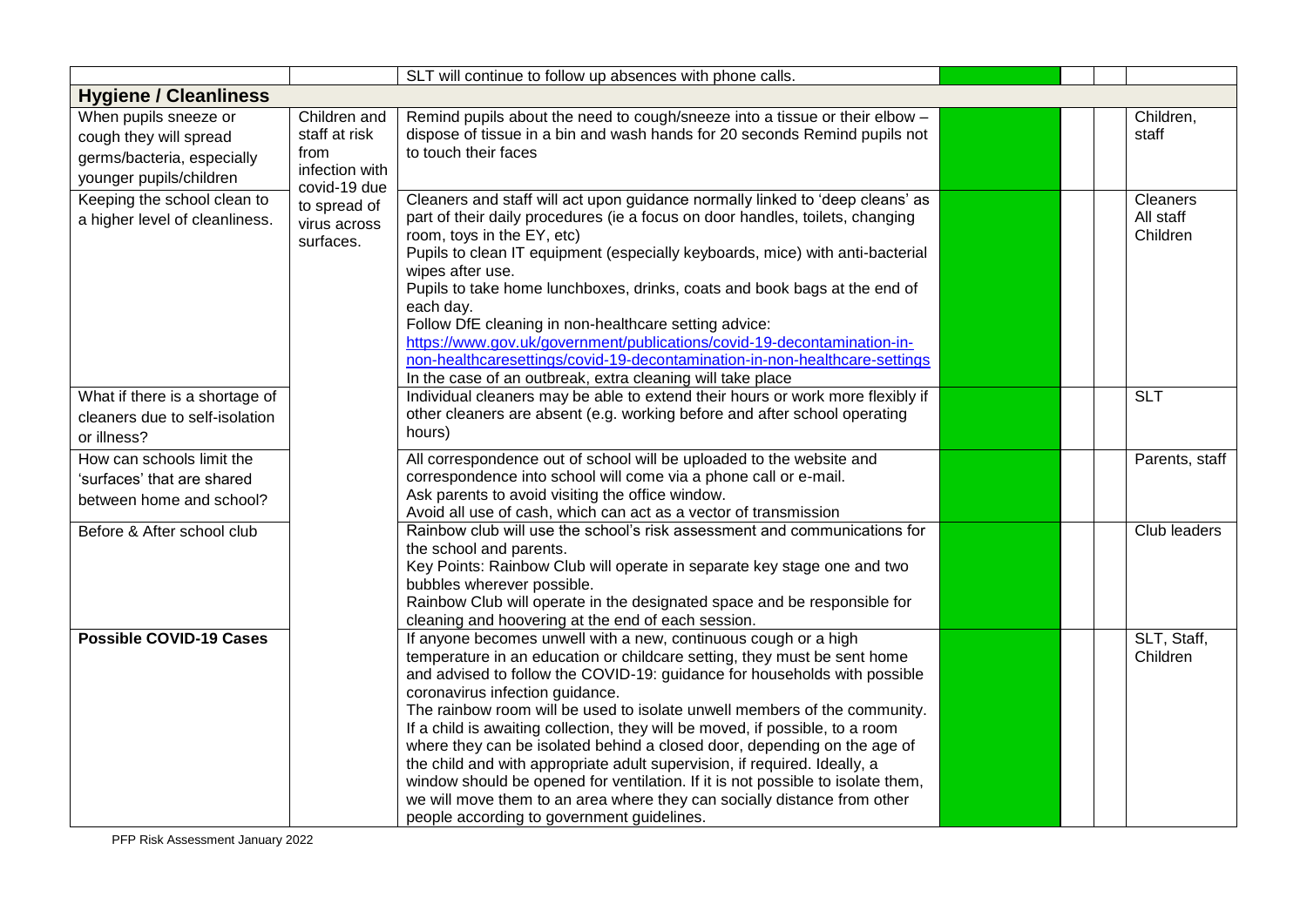| Pupil begins to show<br>symptoms when in school<br>(cough and/or temperature<br>developing)                                  |                                                                                                                                                                    | If they need to go to the toilet while waiting to be collected, they should use<br>a separate toilet if possible. The toilet should be cleaned and disinfected<br>using standard cleaning products before being used by anyone else.<br>PPE will be worn by staff caring for the child while they await collection if<br>social distancing cannot be maintained (such as for a very young child or a<br>child with complex needs).<br>In an emergency, we will call 999 if they are seriously ill or injured or their<br>life is at risk. We will not visit the GP, pharmacy, urgent care centre or a<br>hospital. If a member of staff has helped someone who was unwell with a<br>new, continuous cough or a high temperature, they will not need to go home<br>unless they develop symptoms themselves (and in which case, a test is<br>available) or the child subsequently tests positive (see 'What happens if<br>there is a confirmed case of coronavirus in a setting?' below). They will<br>wash their hands thoroughly for 20 seconds after any contact with someone<br>who is unwell.<br>Cleaning the affected area with normal household disinfectant after<br>someone with symptoms has left will reduce the risk of passing the infection<br>on to other people.<br>Any child who is unwell should follow Warwickshire and government<br>guidance which currently states that they should be kept at home.<br>If a child becomes unwell at school, parents will be contacted to collect<br>them. The rainbow room will be used to isolate unwell members of the<br>school community. |  | Parents,<br>SLT, Staff,<br>Children |
|------------------------------------------------------------------------------------------------------------------------------|--------------------------------------------------------------------------------------------------------------------------------------------------------------------|----------------------------------------------------------------------------------------------------------------------------------------------------------------------------------------------------------------------------------------------------------------------------------------------------------------------------------------------------------------------------------------------------------------------------------------------------------------------------------------------------------------------------------------------------------------------------------------------------------------------------------------------------------------------------------------------------------------------------------------------------------------------------------------------------------------------------------------------------------------------------------------------------------------------------------------------------------------------------------------------------------------------------------------------------------------------------------------------------------------------------------------------------------------------------------------------------------------------------------------------------------------------------------------------------------------------------------------------------------------------------------------------------------------------------------------------------------------------------------------------------------------------------------------------------------------------------------------------------|--|-------------------------------------|
| What happens if we have a<br>confirmed case of the virus?                                                                    |                                                                                                                                                                    |                                                                                                                                                                                                                                                                                                                                                                                                                                                                                                                                                                                                                                                                                                                                                                                                                                                                                                                                                                                                                                                                                                                                                                                                                                                                                                                                                                                                                                                                                                                                                                                                    |  | Parents,<br>SLT, Staff,<br>Children |
| PPE is in school may be<br>required if pupils develop<br>symptoms and need<br>assistance (particularly pupils<br>with SEND). | Parents,<br>Children and<br>staff at risk<br>from<br>infection with<br>covid-19 due<br>to<br>contaminatio<br>n from<br>infected<br>members of<br>the<br>community. | The majority of staff in education settings will not require PPE beyond what<br>they would normally need for their work, even if they are not always able to<br>maintain a distance of 2 metres from others.<br>PPE is only needed in a very small number of cases including:<br>If a child, young person or other learner becomes unwell with<br>symptoms of coronavirus while in their setting and needs direct<br>personal care until they can return home.<br>A fluid-resistant surgical face mask will be worn by the supervising adult if a<br>distance of 2 metres cannot be maintained.<br>If contact with the child or young person is necessary, then disposable<br>gloves, a disposable apron and a fluid-resistant surgical face mask will be<br>worn by the supervising adult. If a risk assessment determines that there is<br>a risk of splashing to the eyes, for example from coughing, spitting, or<br>vomiting, then eye protection will also be worn (DFE 12/05/20)<br>School will not open without this equipment being in place.                                                                                                                                                                                                                                                                                                                                                                                                                                                                                                                                             |  | Parents,<br>SLT, Staff,<br>Children |
| Member of staff begins to                                                                                                    |                                                                                                                                                                    | When a staff member develops symptoms compatible with coronavirus,<br>local authority and national guidance will be followed.                                                                                                                                                                                                                                                                                                                                                                                                                                                                                                                                                                                                                                                                                                                                                                                                                                                                                                                                                                                                                                                                                                                                                                                                                                                                                                                                                                                                                                                                      |  | Parents,<br>SLT, Staff,             |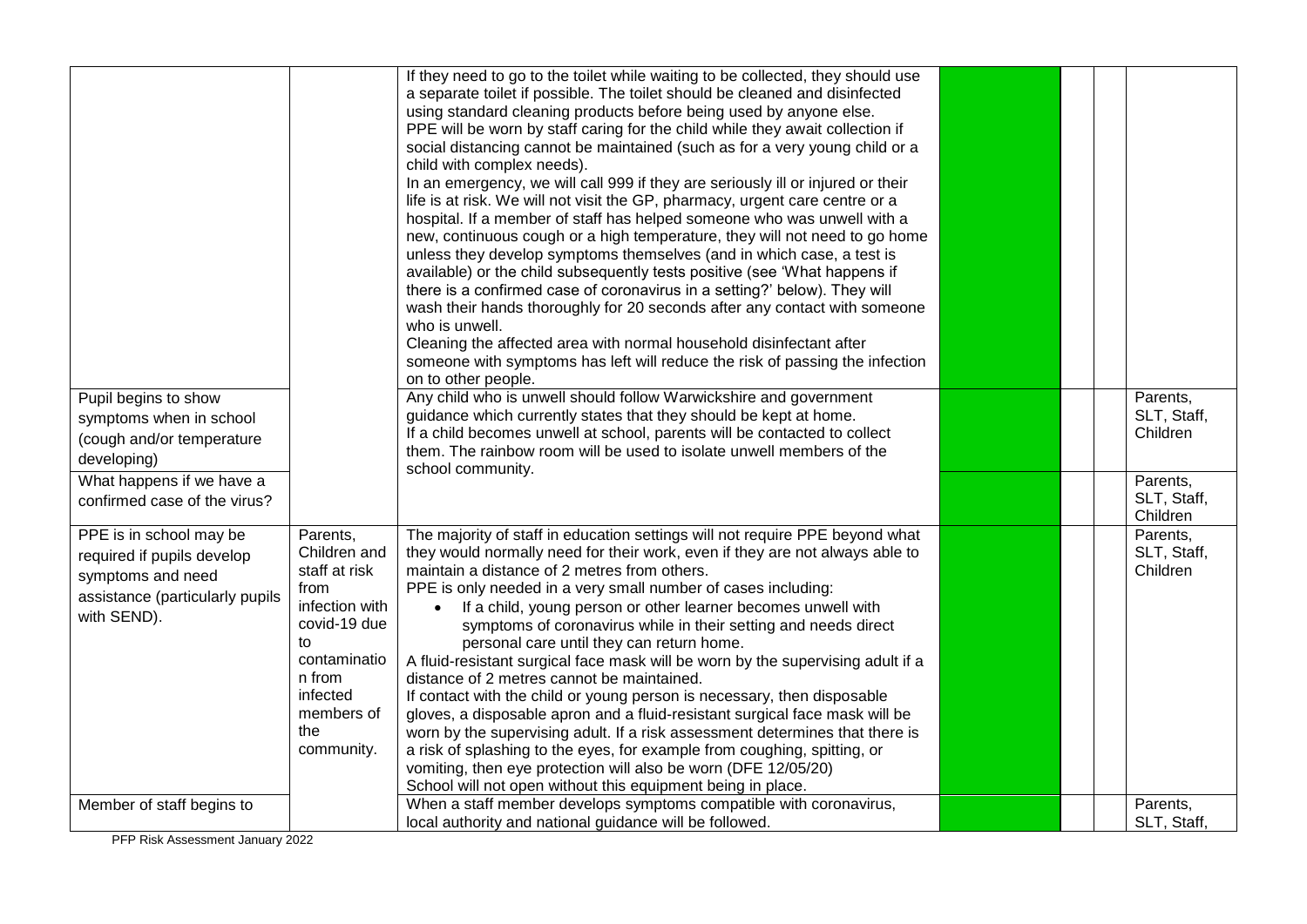| show symptoms when in          |                       |                                                                                                                   |  | Children   |
|--------------------------------|-----------------------|-------------------------------------------------------------------------------------------------------------------|--|------------|
| school (cough and/or           |                       |                                                                                                                   |  |            |
| temperature developing)        |                       |                                                                                                                   |  |            |
| Staffing shortages as a result | Parents,              | The introduction of testing for staff who have symptoms (cough and/or                                             |  | SLT, Staff |
| of staff self-isolating        | Children and          | temperature) will ensure that only staff with COVID-19 symptoms are                                               |  |            |
|                                | staff at risk<br>from | absent.<br>We will cover internally where possible to reduce the risk of bringing the                             |  |            |
|                                | infection with        | infection into the school.                                                                                        |  |            |
| Bubbles within the school      | covid-19 due          | In the event of a local Covid 19 outbreak the Priors Field team will strive to                                    |  | SLT, Staff |
| need to close                  | to                    | work with our families to deliver a broad and ambitious and accessible                                            |  |            |
|                                | contaminatio          | curriculum which will allow children to keep learning while they are isolating                                    |  |            |
|                                | n from                | at home.                                                                                                          |  |            |
|                                | infected              | See separate document: Priors Field remote learning policy.                                                       |  |            |
|                                | members of            |                                                                                                                   |  |            |
|                                | the<br>community      |                                                                                                                   |  |            |
| <b>Isolation if PCR Covid</b>  | Parents,              | The government has announced (Christmas 2021) that those who have                                                 |  | <b>SLT</b> |
| positive                       | Children and          | tested positive may finish their self-isolation on day 7 if they have negative                                    |  |            |
|                                | staff                 | lateral flows on days 6 and 7.                                                                                    |  |            |
|                                |                       | If this is the case, and to further reduce the chance of passing COVID-19 on                                      |  |            |
|                                |                       | to others, if you end your self-isolation period before 10 full days the                                          |  |            |
|                                |                       | government guidance 'strongly advises' you:                                                                       |  |            |
|                                |                       | • to limit close contact with other people outside your household, especially                                     |  |            |
|                                |                       | in crowded, enclosed or poorly ventilated spaces                                                                  |  |            |
|                                |                       | • to work from home if you are able to<br>• in addition to venues where it is a legal requirement, to wear a face |  |            |
|                                |                       | covering in crowded, enclosed or poorly ventilated spaces and where you                                           |  |            |
|                                |                       | are in close contact with other people                                                                            |  |            |
|                                |                       | • to limit contact with anyone who is at higher risk of severe illness if infected                                |  |            |
|                                |                       | with COVID-19                                                                                                     |  |            |
|                                |                       | Despite the DfE saying that the 7 day guidance also applies to children, we                                       |  |            |
|                                |                       | are retaining the 10 day isolation for all staff and pupils as we define                                          |  |            |
|                                |                       | classrooms and school as crowded, and children in their classes are not                                           |  |            |
|                                |                       | part of their 'household'.<br>This will be held under review pending direct guidance from the DfE.                |  |            |
|                                |                       |                                                                                                                   |  |            |
|                                |                       |                                                                                                                   |  |            |
| Safeguarding                   |                       |                                                                                                                   |  |            |
| School staff may not be        | Children and          | Operation Encompass notifications in place.                                                                       |  |            |
| aware of safeguarding          | family                | DSLs maintain contact with social workers/keyworkers of pupils with CP                                            |  |            |
| incidents that occurred        | members at            | Plans, CIN Plans and Early Help Plans.                                                                            |  |            |
|                                | risk of abuse         | Any developments during the summer holidays and previous lockdown are                                             |  |            |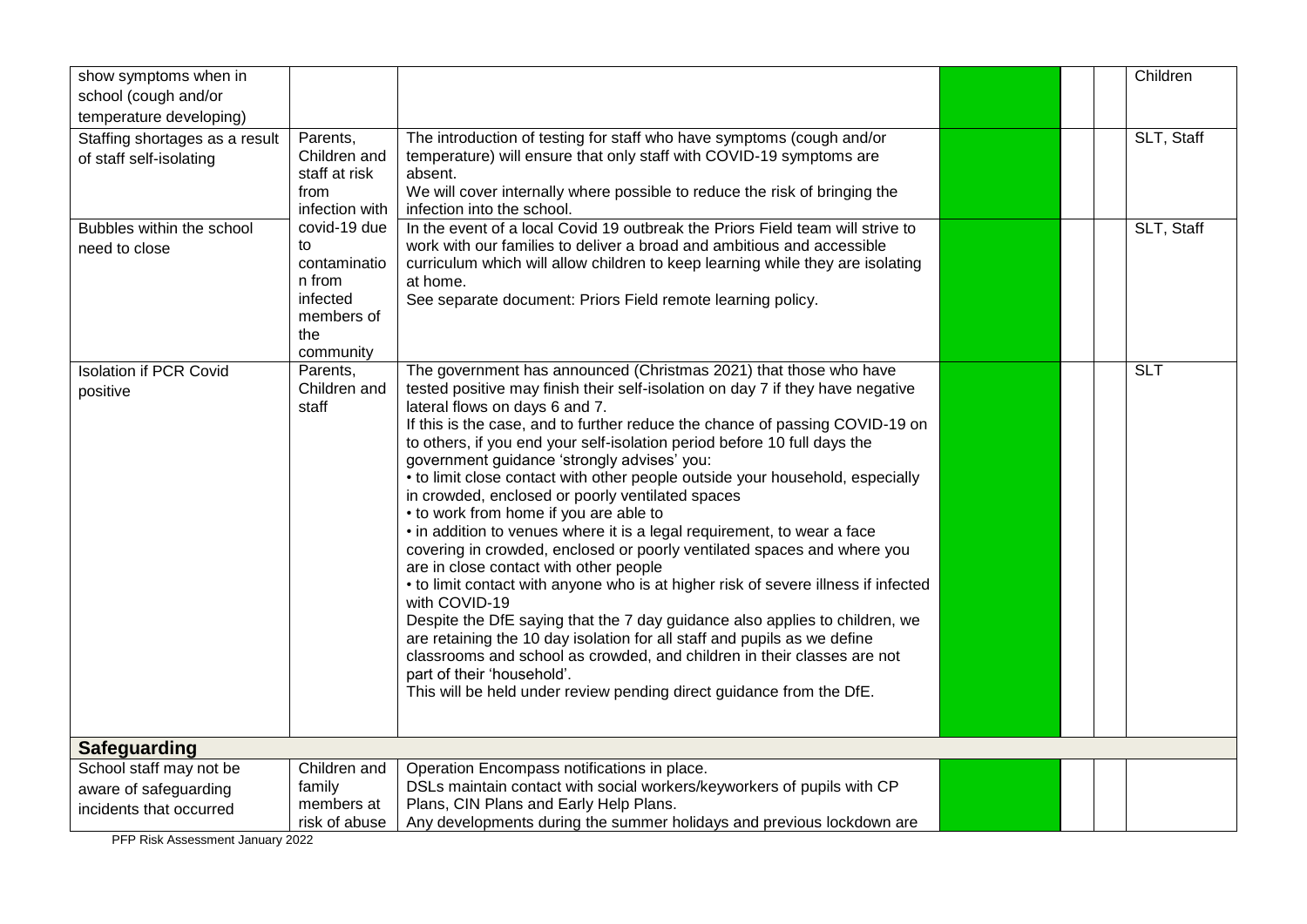| during the summer holidays<br>and lockdown.<br>Pupils may have suffered<br>forms of abuse during the<br>holidays and lockdown and<br>they have not had the<br>opportunity to disclose these | Children and<br>family<br>members at<br>risk of abuse | recorded.<br>Teachers remain alert to comments children may make during the school<br>day.<br>PSHE tasks set to enable children to seek support if required.<br>Regular face to face contact during lockdown<br>Teachers remain alert to comments children may make during the school<br>day.<br>PSHE tasks set to enable children to seek support if required.                                                                                                                                                                                                                                                                                                                                                                                                                                                                                                                                                                                                                                                                                                                                                                                                                                                                                                                                                                                                                                                                                                                                                           |  |  |  |
|---------------------------------------------------------------------------------------------------------------------------------------------------------------------------------------------|-------------------------------------------------------|---------------------------------------------------------------------------------------------------------------------------------------------------------------------------------------------------------------------------------------------------------------------------------------------------------------------------------------------------------------------------------------------------------------------------------------------------------------------------------------------------------------------------------------------------------------------------------------------------------------------------------------------------------------------------------------------------------------------------------------------------------------------------------------------------------------------------------------------------------------------------------------------------------------------------------------------------------------------------------------------------------------------------------------------------------------------------------------------------------------------------------------------------------------------------------------------------------------------------------------------------------------------------------------------------------------------------------------------------------------------------------------------------------------------------------------------------------------------------------------------------------------------------|--|--|--|
| to anyone.<br>Risk of exposure to<br>inappropriate language or<br>images when involved in live<br>teaching sessions online.                                                                 | Children at<br>risk of<br>inappropriate<br>language   | Expectations of safe online teaching sessions communicated effectively to<br>all families.<br>Online sessions are used to explain rules for safe use of Teams for live<br>teaching and practice procedures.<br>Parents have all received regular updates and information on how to keep<br>children safe online.<br>Remote learning policy                                                                                                                                                                                                                                                                                                                                                                                                                                                                                                                                                                                                                                                                                                                                                                                                                                                                                                                                                                                                                                                                                                                                                                                |  |  |  |
| Attendance                                                                                                                                                                                  | Children                                              | School attendance will be mandatory for all registered pupils from 6 <sup>th</sup><br>September 2021 and schools should record attendance in accordance with<br>the Education (Pupil Registration) (England) Regulations 2006 (as<br>amended) for all pupils.<br>As normal, schools should not encourage parents to request unnecessary<br>medical evidence such as doctors' notes when their child is absent from<br>school due to illness. It is especially important in the context of the<br>pandemic and the coronavirus (COVID-19) vaccination programme. If<br>evidence is required, it can take the form of prescriptions, appointment<br>cards, text or email confirmation of appointments, etc. As usual, input from<br>GPs should only be sought where there are complex health needs or<br>persistent absence issues.<br>Some pupils, parents and households may be reluctant or anxious about<br>attending school.<br>Schools are advised to:<br>discuss any concerns with parents and provide reassurance on the<br>$\bullet$<br>measures you are putting in place to reduce any risks<br>continue to communicate clearly and consistently the expectations<br>$\bullet$<br>around school attendance to families and any other professionals<br>who work with the family where appropriate.<br>remind parents that pupils of compulsory school age must be in<br>$\bullet$<br>school unless a statutory reason applies.<br>identify pupils who are reluctant or anxious about attending or who<br>$\bullet$ |  |  |  |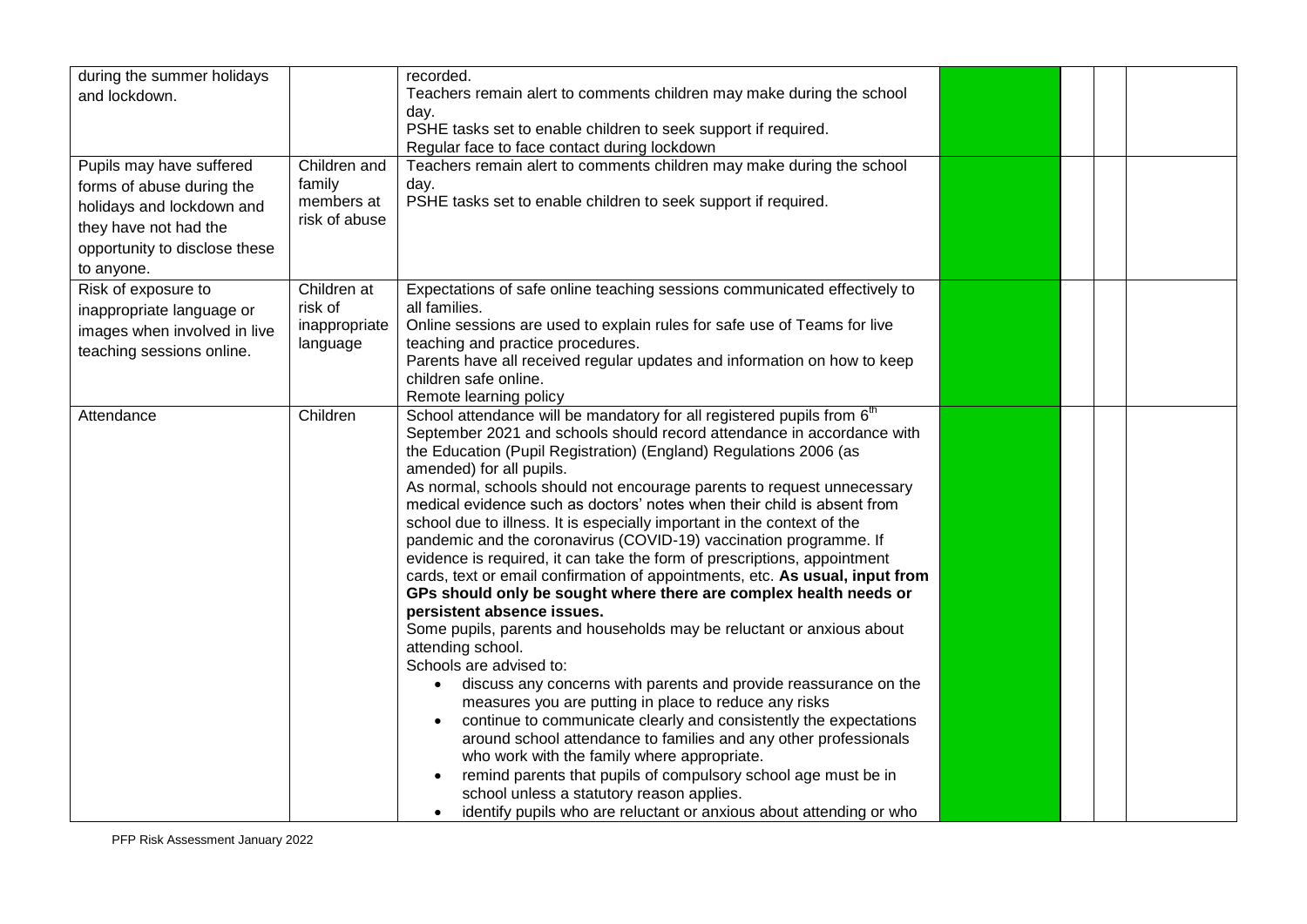|                                                                                                                                   |                                 | are at risk of disengagement and develop plans for re-engaging<br>them. This may include disadvantaged and vulnerable children and<br>young people, pupils who were persistently absent prior to the<br>pandemic and pupils who have not engaged with school regularly<br>during the pandemic<br>To support families who will need additional help to secure pupils' regular<br>attendance, schools can use the catch-up funding, existing pastoral, support<br>services, attendance staff and pupil premium funding.<br>If families require additional support:<br>Family Information Service - fis@warwickshire.gov.uk<br>(mailto:fis@warwickshire.gov.uk) -<br>01926 742274 |  |  |  |             |  |
|-----------------------------------------------------------------------------------------------------------------------------------|---------------------------------|--------------------------------------------------------------------------------------------------------------------------------------------------------------------------------------------------------------------------------------------------------------------------------------------------------------------------------------------------------------------------------------------------------------------------------------------------------------------------------------------------------------------------------------------------------------------------------------------------------------------------------------------------------------------------------|--|--|--|-------------|--|
|                                                                                                                                   |                                 | Early Help and Targeted Support - Family Support Service - 01926<br>412412                                                                                                                                                                                                                                                                                                                                                                                                                                                                                                                                                                                                     |  |  |  |             |  |
| Shielding pupils                                                                                                                  | Children                        | The advice for pupils who have been confirmed as clinically extremely<br>vulnerable is to shield and stay at home as much as possible while shielding<br>advice applies nationally. School to request a copy of the shielding letter<br>sent to CEV children, to confirm that they are advised not to attend school<br>or other educational settings whilst shielding guidance is in place.                                                                                                                                                                                                                                                                                    |  |  |  |             |  |
| DSL capacity to cover                                                                                                             | Children and                    | There are 4 trained DSLs: KG, KB, VL, TF (Rainbow Club)                                                                                                                                                                                                                                                                                                                                                                                                                                                                                                                                                                                                                        |  |  |  |             |  |
| potential increase in demand.                                                                                                     | family                          | Recording of safeguarding concerns accessible by all DSLs in school or                                                                                                                                                                                                                                                                                                                                                                                                                                                                                                                                                                                                         |  |  |  |             |  |
|                                                                                                                                   | members at<br>risk of abuse     | working from home through CPOMS.                                                                                                                                                                                                                                                                                                                                                                                                                                                                                                                                                                                                                                               |  |  |  |             |  |
| At least one DSL present in school with all DSLs available at all times.<br><b>SEND, Medical and Underlying Health Conditions</b> |                                 |                                                                                                                                                                                                                                                                                                                                                                                                                                                                                                                                                                                                                                                                                |  |  |  |             |  |
| Returning to school for ASC                                                                                                       | Parents,                        | Ensure parents have advance notice of the start date, so that they can                                                                                                                                                                                                                                                                                                                                                                                                                                                                                                                                                                                                         |  |  |  | Parents,    |  |
| pupils will cause anxiety.                                                                                                        | Children and                    | prepare their child for the return to school (walk to school and back home                                                                                                                                                                                                                                                                                                                                                                                                                                                                                                                                                                                                     |  |  |  | SLT, Sendco |  |
|                                                                                                                                   | staff at risk<br>from infection | each day - put uniform on daily - structure the day at home to begin to                                                                                                                                                                                                                                                                                                                                                                                                                                                                                                                                                                                                        |  |  |  |             |  |
|                                                                                                                                   | with covid-19                   | mirror the day at school - email between the pupil and teacher)                                                                                                                                                                                                                                                                                                                                                                                                                                                                                                                                                                                                                |  |  |  |             |  |
| Medicines in school may                                                                                                           | due to                          | Class Teachers will check all medications and inform parents if they need to                                                                                                                                                                                                                                                                                                                                                                                                                                                                                                                                                                                                   |  |  |  | Teachers,   |  |
| become out-of-date                                                                                                                | contamination<br>from infected  | be replaced. For medication that needs to be administered during the school                                                                                                                                                                                                                                                                                                                                                                                                                                                                                                                                                                                                    |  |  |  | Admin       |  |
|                                                                                                                                   | members of                      | day, a form will be emailed to the parent to complete and a member of staff,                                                                                                                                                                                                                                                                                                                                                                                                                                                                                                                                                                                                   |  |  |  |             |  |
|                                                                                                                                   | the                             | ideally from within the child's bubble with the staff member's consent) will                                                                                                                                                                                                                                                                                                                                                                                                                                                                                                                                                                                                   |  |  |  |             |  |
|                                                                                                                                   | community.<br>SEND pupils.      | administer the medication and ensure its safe storage.                                                                                                                                                                                                                                                                                                                                                                                                                                                                                                                                                                                                                         |  |  |  |             |  |
| Pupils with underlying health                                                                                                     |                                 | We will seek medical guidance for pupils with serious under-lying health                                                                                                                                                                                                                                                                                                                                                                                                                                                                                                                                                                                                       |  |  |  | Parents,    |  |
| conditions are at a higher                                                                                                        |                                 | conditions who may be at higher risk.                                                                                                                                                                                                                                                                                                                                                                                                                                                                                                                                                                                                                                          |  |  |  | SLT, Staff  |  |
| level of risk                                                                                                                     |                                 | Extra vigilance will be needed for this and other underlying health conditions                                                                                                                                                                                                                                                                                                                                                                                                                                                                                                                                                                                                 |  |  |  |             |  |
|                                                                                                                                   |                                 | in relation to social distancing e.g. for pupils with asthma (safety measures                                                                                                                                                                                                                                                                                                                                                                                                                                                                                                                                                                                                  |  |  |  |             |  |
|                                                                                                                                   |                                 | may vary from pupil to pupil)                                                                                                                                                                                                                                                                                                                                                                                                                                                                                                                                                                                                                                                  |  |  |  |             |  |
| Staff with under-lying health                                                                                                     |                                 | We will refer to current government guidance regarding shielding for the                                                                                                                                                                                                                                                                                                                                                                                                                                                                                                                                                                                                       |  |  |  | SLT, Staff  |  |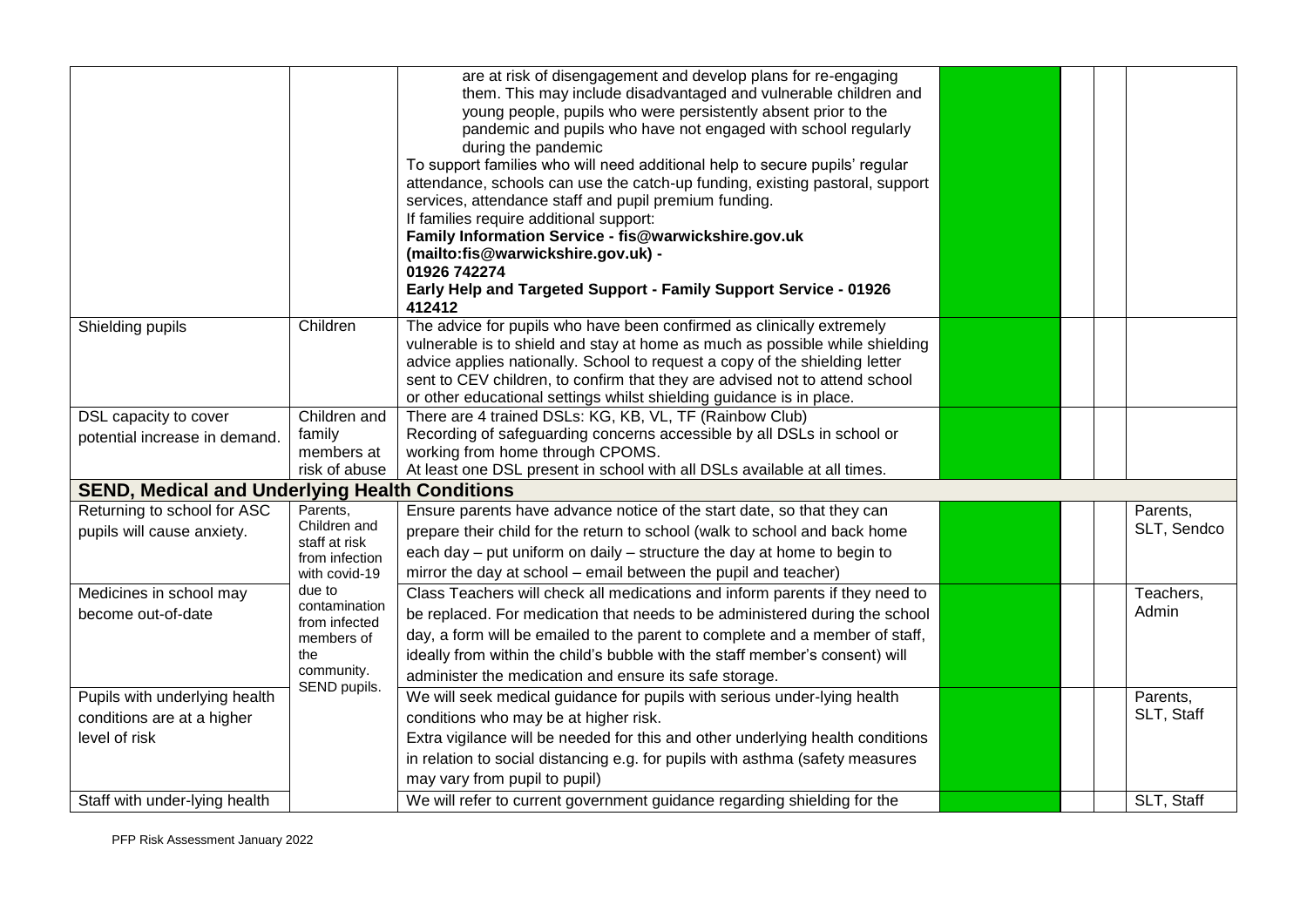| conditions and/or pregnant<br>staff are at a higher level of<br>risk                                                                                                                                                                    |                                                          | clinically vulnerable and extremely vulnerable.                                                                                                                                                                                                                                                                                                                                                                                                                             |  |                                  |
|-----------------------------------------------------------------------------------------------------------------------------------------------------------------------------------------------------------------------------------------|----------------------------------------------------------|-----------------------------------------------------------------------------------------------------------------------------------------------------------------------------------------------------------------------------------------------------------------------------------------------------------------------------------------------------------------------------------------------------------------------------------------------------------------------------|--|----------------------------------|
| Those living with a shielded<br>or clinically vulnerable<br>person                                                                                                                                                                      |                                                          | We will refer to current government guidance regarding shielding for the<br>clinically vulnerable and extremely vulnerable.<br>The SLT and wellbeing lead will promote mental health & wellbeing<br>awareness to staff during a Coronavirus outbreak and will offer whatever                                                                                                                                                                                                |  | SLT, Staff,<br>parents           |
| Anxiety associated with work<br>during outbreak                                                                                                                                                                                         |                                                          | support they can to help.<br>There will be regular communication of mental health information and open<br>door policy for those who need additional support. HT/DHT will offer support<br>to staff who are affected by Coronavirus or has a family member affected.<br>All staff will have access to WES wellbeing services.                                                                                                                                                |  | Parents, SLT                     |
| Provision for SEND children<br>Some pupils with SEND: -<br>may have no awareness of<br>space - may spit, scratch or<br>bite - may require intimate<br>care, incl. on-site nursing<br>(hence social distancing<br>cannot be implemented) |                                                          | It is accepted that staff working with children with additional needs may<br>need to break social distancing measures and thus become a small bubble.<br>Nurture groups are an essential part of some children's provision and will<br>continue to run in a larger space allowing for social distancing.                                                                                                                                                                    |  | SLT, Sendco                      |
| Staff wellbeing.                                                                                                                                                                                                                        | Staff                                                    | The SLT and wellbeing lead will promote mental health & wellbeing<br>awareness to staff during the Coronavirus outbreak and will offer whatever<br>support they can to help.<br>There will be regular communication of mental health information and open<br>door policy for those who need additional support.<br>SLT will offer support to staff who are affected by Coronavirus or has a<br>family member affected.<br>All staff will have access WES wellbeing services |  | SLT, Staff,<br>wellbeing<br>lead |
| Assessment and reporting                                                                                                                                                                                                                | Children<br>being left<br>with gaps in<br>their learning | Teacher Assessments continue to be used to inform planning.<br>Baseline assessments have been used to ascertain where children are in<br>their learning and interventions formulated in response to this.                                                                                                                                                                                                                                                                   |  | SLT,<br><b>Teachers</b>          |
| Continuation of online<br>learning                                                                                                                                                                                                      |                                                          | Should a bubble / school close, online learning will be provided in<br>accordance with government guidance.<br>Staff have been trained in use of Teams for online learning provision with<br>feedback and two-way communication.<br>Padlets will be available on the website for year groups needing to self-<br>isolate at home.                                                                                                                                           |  | SLT,<br><b>Teachers</b>          |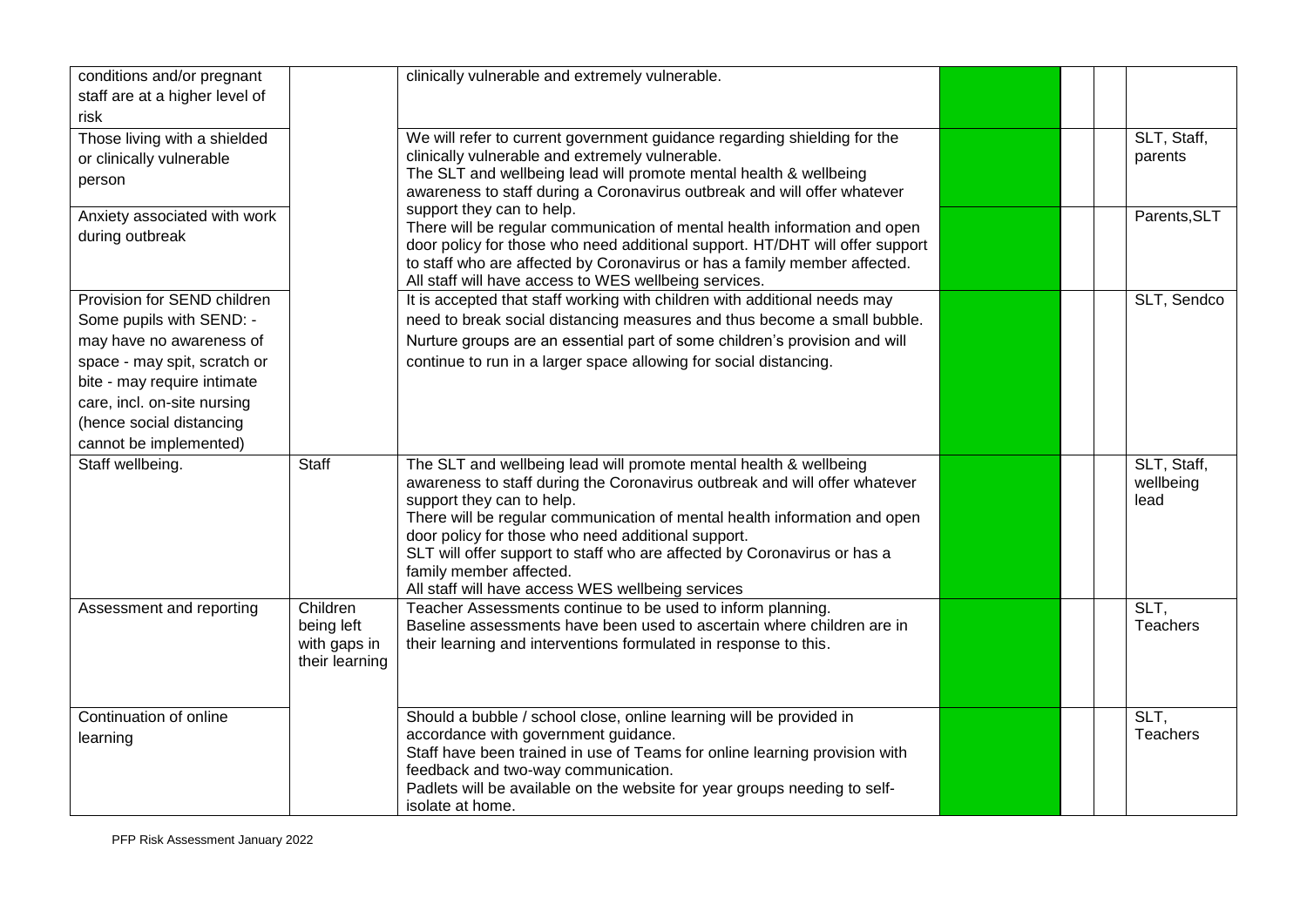| Safe use of learning                          | Children       | Reading books: Books will continue to be issued and returned daily.           |  | Staff team  |
|-----------------------------------------------|----------------|-------------------------------------------------------------------------------|--|-------------|
| resources                                     |                | Maths resources: everyday resources such as counters, Numicon and place       |  |             |
|                                               |                | value equipment must be kept and only used by children in each bubble.        |  |             |
|                                               |                | Children should clean their hands before and after using these.               |  |             |
|                                               |                | Topic resources and sports equipment shared across a year group: Where        |  |             |
|                                               |                | resources are shared by two class bubbles use equipment for science for       |  |             |
|                                               |                | example, if these can't be cleaned between uses, they must be put into        |  |             |
|                                               |                | quarantine for 72 hours before the subsequent class can use them.             |  |             |
| Home Learning                                 | Children       | Learning conversations:                                                       |  | Staff team  |
|                                               | being left     | Weekly learning conversations and spellings will be published on the          |  |             |
|                                               | with gaps in   | website on class Padlets.                                                     |  |             |
|                                               | their learning | Tapestry, Bug Club, TT Rock Stars, Spelling Shed, Purple Mash: To be set      |  |             |
|                                               |                | online as appropriate for each year group.                                    |  |             |
|                                               |                | Lateral Flow Testing For Staff and Regular Visitors to school                 |  |             |
| Training                                      | Staff working  | Read the NHS and DFE guidance and ensure all relevant staff take the          |  | Staff and   |
|                                               | in school      | NHS online training                                                           |  | visitors    |
|                                               |                | Communicate the testing approach to all staff involved in self- testing       |  | working in  |
|                                               |                | through training via staff meeting and online resources. An NHS training      |  | school      |
|                                               |                | tutorial can be accessed here:                                                |  |             |
|                                               |                | https://www.youtube.com/playlist?list=PLvaBZskxS7tzQYIVg7lwH5uxAD9UrSzGJ      |  |             |
|                                               |                | Testing will take place at home                                               |  |             |
|                                               |                | Staff to follow the guidance for LFT testing at the time of the outbreak.     |  |             |
| <b>Maintaining the School's Business Plan</b> |                |                                                                               |  |             |
| Logistics                                     | Maintaining    | Orders of soap and cleaning materials are maintained.                         |  | SLT & Admin |
|                                               | and setting    |                                                                               |  | Team        |
|                                               | the school's   |                                                                               |  |             |
|                                               | budget.        |                                                                               |  |             |
| <b>Building Work</b>                          |                | Contractors will only attend outside school hours where possible              |  | HT/SBM/     |
|                                               |                |                                                                               |  | Caretaker   |
| <b>Recruitment and Staffing</b>               |                | We will use a mixture of WM Jobs, our website and a government portal to      |  | SLT & Admin |
|                                               |                | advertise any vacancies.                                                      |  | Team        |
|                                               |                | We will use a balance of online and in-person interview tasks to minimise     |  |             |
|                                               |                | social contact in the first instance.                                         |  |             |
|                                               |                | We will follow government guidance on pre-employment checks such as           |  |             |
|                                               |                | eligibility, DBS etc.                                                         |  |             |
|                                               |                | The new staff Health and safety induction checklist will be completed for all |  |             |
|                                               |                | new starters. The induction pack with policies and key information will be    |  |             |
|                                               |                | shared online, ahead of induction meetings.                                   |  |             |
| Namo of Accorcer                              |                | Katio Cano (Hoadtoachor)<br><b>Cianoturo</b>                                  |  |             |

| <b>Name of Assessor</b> | Katie Gane (Headteacher)          | <b>Signature</b> |  |
|-------------------------|-----------------------------------|------------------|--|
|                         | Katie Braley (Deputy Headteacher) |                  |  |
|                         | <b>Karen Hallard (SBM)</b>        |                  |  |